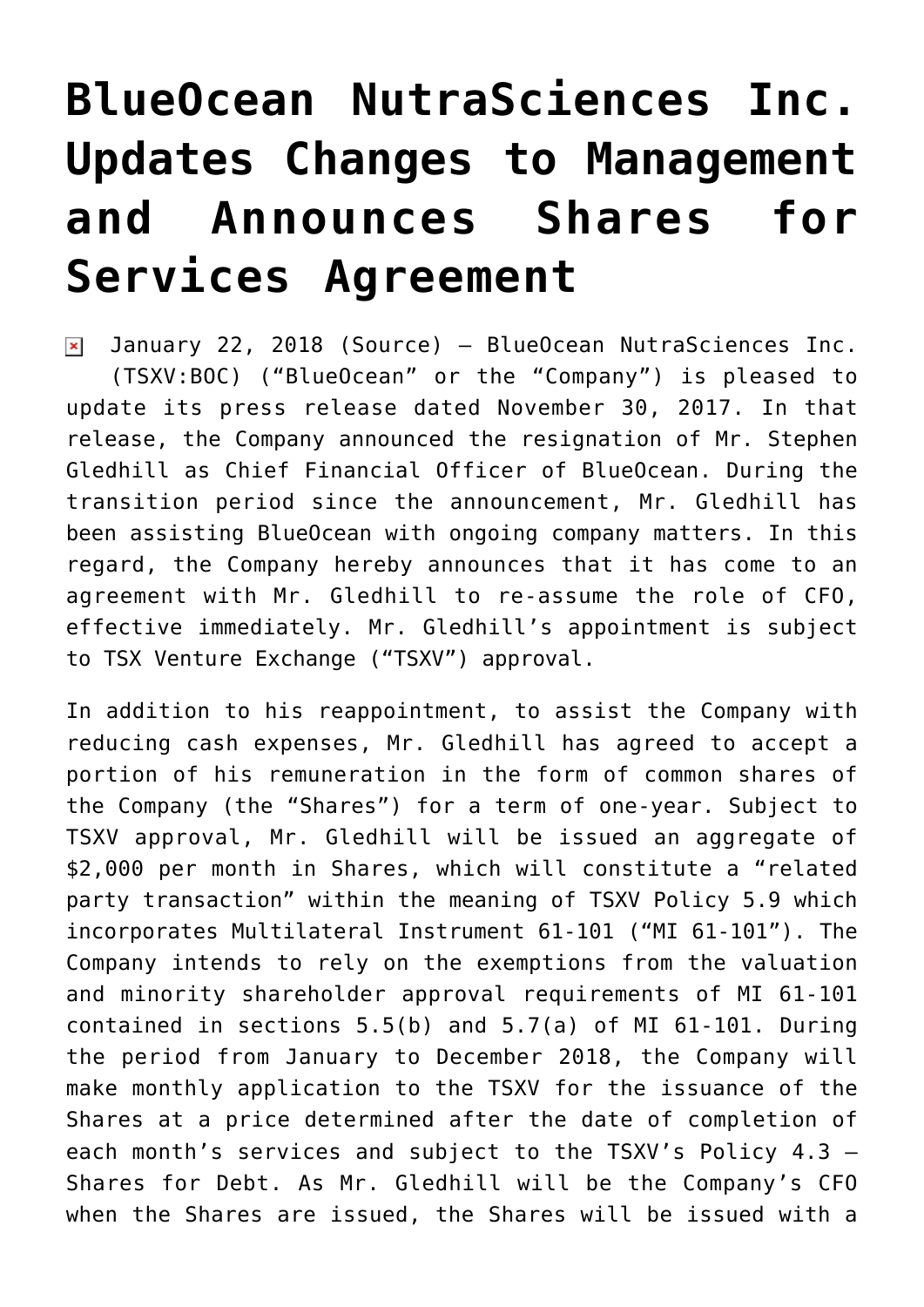mandatory 4-months-plus-1-day hold period.

## **About BlueOcean**

BlueOcean NutraSciences Inc. is a Canadian publicly-listed company (TSXV:BOC) whose mission is to develop sustainable products and services from Natural Sources, to improve the lives of its customers. Going forward, the Company's sole focus is commercializing its patent-protected CO2 gas infusion technology license and US PTO CO2 foliar spray, patent pending, for accelerating both indoor and outdoor plant growth.

Dissolved natural CO2 gas in water without bubbles is a new CO2 delivery method for growers to increase yield via targeted CO2 irrigation on plant leaves where all CO2 gas is absorbed. The greenhouse industry has been gassing CO2 to increase plant yields by an average of 33% (B.A. Kimball, Agronomy Journal, V75, September-October 1983) for the past 60 years while foliar spray has been used for the past 50 years. To date, no one has combined CO2 gassing and water.

Targeting dissolved CO2 water onto plant leaves versus CO2 gassing an entire greenhouse to attain a desired CO2 PPM level could also save 50% of CO2 gassing costs and improve worker safety. Addressable markets using dissolved CO2 irrigation water are as follows: 1. \$8 Trillion/y global food market of which \$340 Billion/y is from greenhouse produce and 2. Up to \$50 Billion/y by 2022 for legal global cannabis. No other patent has been issued for applying CO2 to plants via foliar spray irrigation by the US PTO.

BlueOcean's shrimp-oil business and tax losses are being marketed for sale to focus on its CO2 irrigation business, which has no competition. Shrimp-oil products are made from sustainably managed North Atlantic cold-water shrimp shells (the by-product of the cooked and peeled shrimp process) which contains phospholipid bound Omega-3 fatty acids and over 40